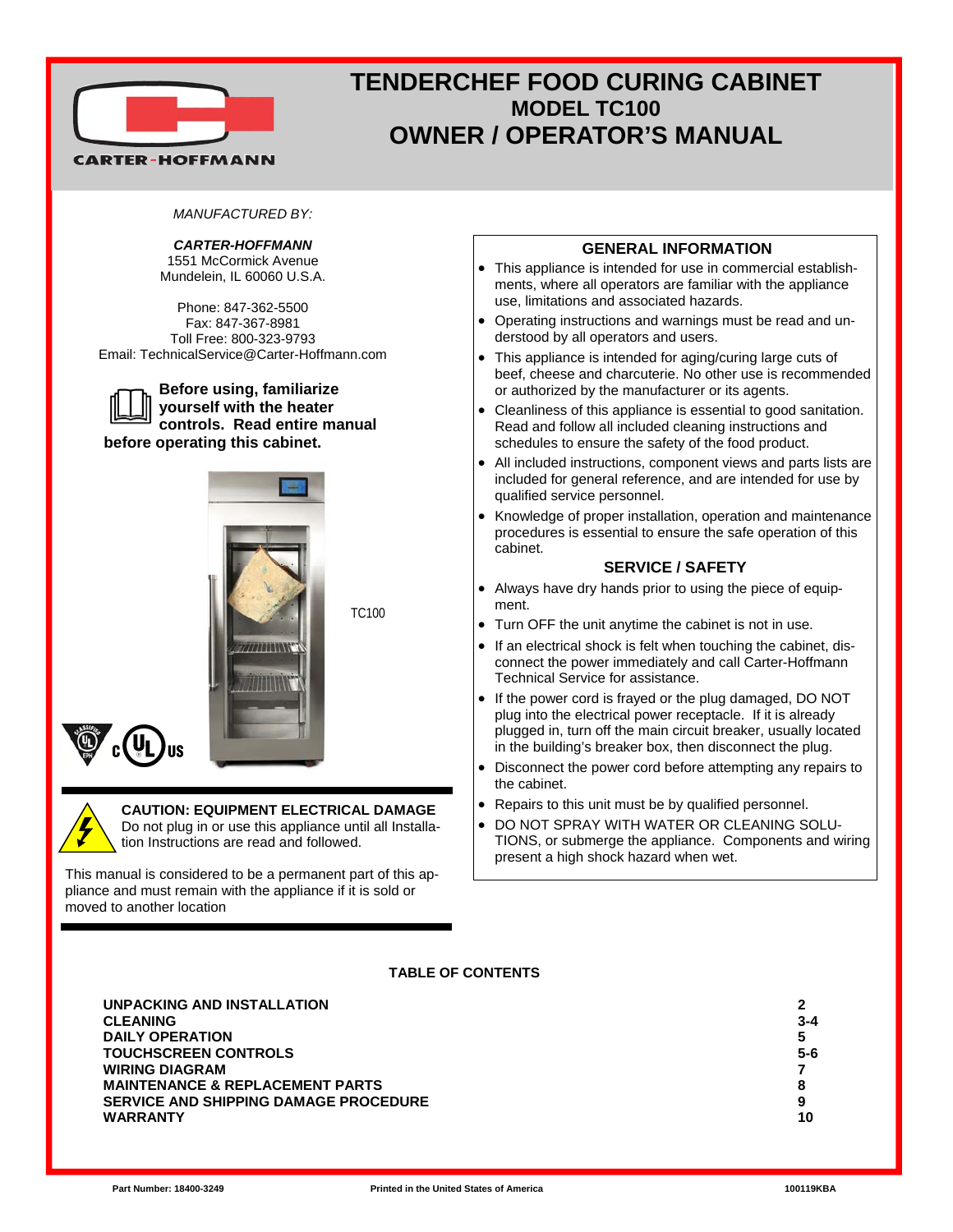# **UNPACKING AND INSTALLATION**



### **CAUTION: Electric Shock Hazard**

All servicing requiring access to non-insulated components must be performed by qualified service personnel. Do not open any access panels which require the use of tools. Failure to heed this warning can result in electrical shock. Disconnect this appliance from electrical power before performing any maintenance or servicing.

### **WARNING: Injury Hazard**

All installation procedures must be performed by qualified personnel with full knowledge of all applicable electrical codes. Failure could result in property damage and personal injury.



WARNING

### **WARNING Electric Shock Hazard**

Appliance must be plugged into a properly grounded receptacle to prevent possible shock hazard. Electrical shock will cause death or serious Injury.



# **WARNING: WARNING** Risk of personal injury

Installation procedures must be performed by a qualified technician with full knowledge of all applicable electrical codes. Failure can result in personal injury and property damage.



## **CAUTION: Electrical Shock Hazard**

The ground prong of the power cord is part of a system designed to protect you from electric shock in the event of internal damage. DO NOT cut off the large round ground prong or twist a blade to fit an existing receptacle.

### **IMPORTANT:**

Power cord is 10' long. If necessary, contact a licensed electrician to install

an appropriate 15 amp electrical circuit with NEMA 5-15R receptacle. DO NOT use an extension cord.



# **IMPORTANT:**

Damage to unit due to being connected to the wrong voltage or phase is **NOT** covered

by warranty.

# **IMPORTANT:**

Place the cabinet in a space that is 80°F (27°C) or below. Temperatures above 80°F (27°C) may affect performance.



Unpack the cart and any accessories included. Ensure that all packing materials and protective plastic has been removed from the unit. Inspect all components for completeness and condition.

**NOTE: DO NOT** discard the carton or other packing materials until you have inspected the appliance for hidden damage and tested it for proper operation. Refer to *SHIPPING DAMAGE CLAIM PROCEDURE* on PAGE 8 of this manual.

Appliance should be thoroughly cleaned before use. See CLEANING IN-STRUCTIONS, page 3-4.

Plug the cabinet into a properly grounded NEMA 5-15R electrical receptacle. **DO NOT MODIFY CORD PLUG.** 

**INSTALLATION CLEARANCES:** the top and rear of unit must remain open and unobstructed. A clearance of 6" minimum must be maintained on the back of the unit.



**Before using, familiarize yourself with the heater controls. Read entire manual before operating this cart.** 



#### *GROUNDING INSTRUCTIONS*

This appliance is equipped with a cord having a grounding wire with a grounding plug which must be plugged into an outlet that is properly installed and grounded. In the event of an electrical short circuit, grounding reduces the risk of electric shock by providing an escape wire for the electrical current.

**WARNING-Improper use of the grounding can result in a risk of electric shock.** Consult a qualified electrician or service agent if the grounding instructions are not completely understood, or if doubt exists as to whether the appliance is properly grounded.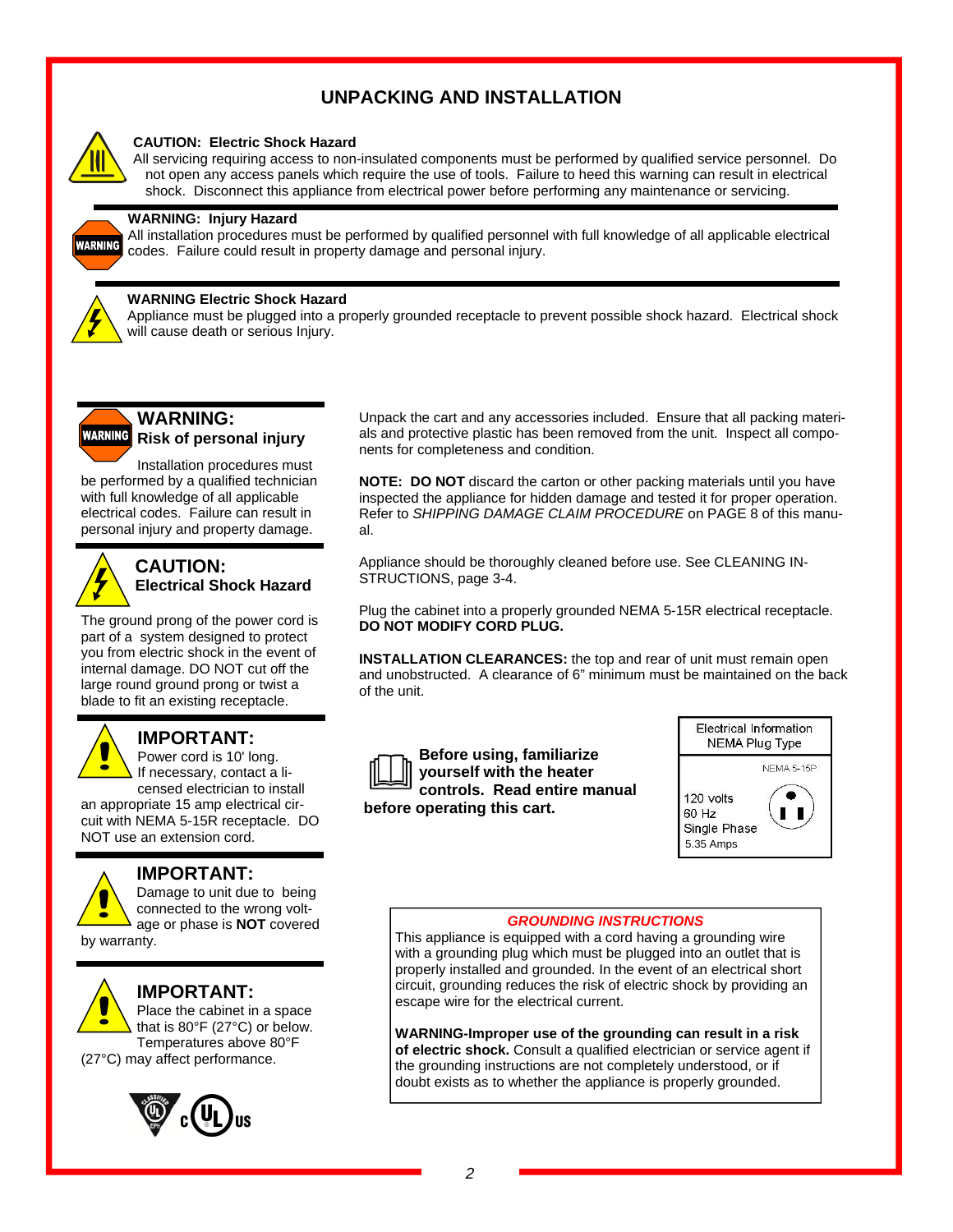# **CLEANING**



**WARNING: ELECTRIC SHOCK HAZARD** 

 Unplug the unit from electric power before

performing cleaning or maintenance.



#### **WARNING: ELECTRIC SHOCK HAZARD**

DO NOT spray or splash water on the control panel

or wiring.



### **CAUTION: CART DAMAGE**

Do not tip cart onto the doors to drain excess

water. Permanent damage to the doors and hinges will result. Use a clean dry cloth to mop any excess water inside cabinet after cleaning.





Fig 1. Humidity pan



**Routine cleaning on a regular basis is vital to the proper operation and overall performance of your cabinet. Follow these procedures to keep your cabinet sanitary and running at peak performance.**

**For ALL cleaning procedures, turn the main power switch OFF and unplug the cabinet to before cleaning. DO NOT spray or splash water on the electrical components, control panel, timer or wiring. Cleaning should be performed when aging/curing is not in process.**

- 1. Racks or shelves are easily removed without tools for cleaning, Simply lift up and pull out. They may be hand washed or run through an automatic washer.
- 2. To clean stainless steel surfaces use only cleansers, detergents, degreasers, or sanitizers that are certified to be "chloride-free" and "phosphate-free," and cleansers, degreasers, or sanitizers only in the recommended concentrations\*. **DO NOT** exceed recommended concentrations or mixing ratios. After cleaning and sanitizing, rinse all exposed surfaces thoroughly with large amounts of clean, clear water. Wipe off any standing liquid or residue from all surfaces, corners and rear edges.
- 3. Vinyl trim should be washed with a chlorine-free detergent and water. Rinse thoroughly with clear water and allow to dry. Never use abrasive cleaners, waxes, car polish, or substances containing strong aromatic solvents or alcohol. Use of **direct steam / hot water** cleaning at temperatures above **190°F**  may result in "bubbling" or loosening of vinyl adhesive.

### **REMOVING AND CLEANING THE REAR DUCT AND EVAPORATOR COVER Two people are required for this job.**

- 1. Remove the humidity pan that is located at the bottom rear of the cabinet. (Fig. 1). Pull out the pan from the sides and unplug the fan. Empty pan if needed.
- 2. Remove the rear duct (Fig. 2) by lifting up from the bottom and then pulling forward. Clean the duct with chloride-free or phosphate-free cleaning solution.
- 3. Locate both screws at the rear corners of the evaporator cover (top rear of cabinet) and remove them (Fig. 3)
- 4. Locate the three screws on the front of the evaporator cover and remove them (Fig. 4). The cover will now be free—use caution as it will drop.
- 5. Remove the cover from the cabinet and clean with chloride or phosphate-free cleaning solution.
- 6. Dry all parts thoroughly with a clean dry towel and reinstall in reverse order.



Fig 3. Evaporator cover screws in rear corners (2) Fig 4. Evaporator cover screws in front (3) Fig 4. Evaporator cover screws in front (3)



**\*IMPORTANT:** Cleansers, detergents, degreasers, sanitizers or bleaching agents that contain **chlorides or phosphates will cause permanent damage** to stainless steel products. This damage appears as pits, eruptions, voids, small holes, cracks, severe discolorations or dulling of the metal finish. Water with a high chlorine content can also damage stainless steel. If unsure of your water quality, we recommend you have it tested**. THIS DAMAGE IS PERMANENT, COSTLY TO REPAIR, AND IS NOT COVERED BY WARRANTY.**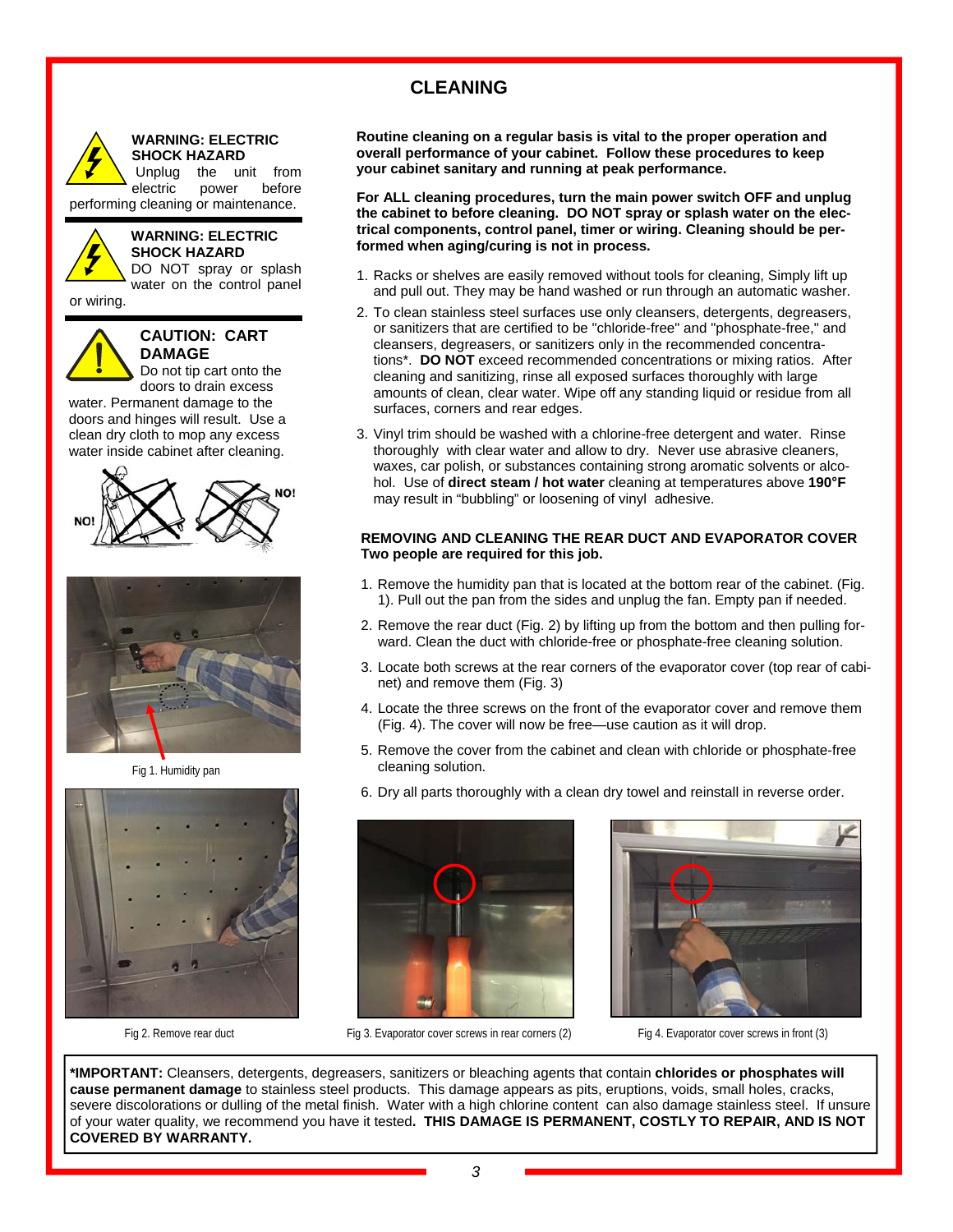

#### **WARNING: ELECTRIC SHOCK HAZARD**

 Unplug the unit from electric power before performing cleaning or maintenance.



#### **WARNING: ELECTRIC SHOCK HAZARD**  DO NOT spray or splash

water on the control panel

or wiring.



Fig 1. Control panel screws (right end)



Fig 2. Philips screws at top of door



Fig 3. Pin plate



Fig 4. Lift door/bottom pin

# **CLEANING (continued)**

### **REMOVING AND CLEANING THE DOOR (GLASS OR SOLID) Two people are required for this job.**

- 1. Locate the four screws that secure the control panel, two on left end and two on right end, (Fig.1), remove them and place the panel on top of the cabinet.
- 2. At the top of the door, find two Philips screws (Fig.2); if the door is hinged on the right the screws will be located on the right; if the door is hinged on the left, the screws will be located on the left.
- 3. Have one person hold the door, while the other removes the screws.
- 4. Remove the pin plate (Fig. 3) and allow the door to come forward.
- 5. Lift the door until it is fully removed from the bottom pin (Fig. 4)
- 6. Set the door on a large flat surface. Wipe it down with water and a chloridefree or phosphate-free cleaning solution.
- 7. If the door has glass, an alcohol-based solution can be used to clean the glass.
- 8. Wipe off any excess water and cleaning solution with a clean damp towel and then dry with a clean dry towel.
- 9. Replace the door by following instructions in the reverse order.

### **CLEANING THE DOOR GASKET (GLASS OR SOLID DOOR) Two people are required for this job.**

- 1. See the instructions to remove the door (above). Gasket removal will be the easiest with the door off the cabinet.
- 2. With the door on a large flat surface, front side down, lift the gasket from the outside to reveal a compression bracket with Philips head screws (Fig. 5)
- 3. Remove all screws around the border of the gasket to free it.
- 4. Using a stiff bristled cleaning wand, soap and water, clean in all of the crevices of the gasket. Rinse with clean water and ensure there aren't any suds remaining.
- 5. Clean the aluminum with a chloride or phosphate-free cleaning solution. Rinse with clean water and with a dry with a clean cloth.
- 6. Reinstall gasket by following instructions in the reverse order.

### **CLEANING THE SIDE AIR RETURNS**

- 1. Locate the screws behind the air returns at the front of the cabinet on each side (Fig. 6)
- 2. Remove the screws with a Phillips head screw driver.
- 3. Remove the side air returns and clean them with a chloride or phosphate-free cleaner. Rinse with clean damp cloth and then dry with clean cloth.
- 4. Reinstall the side air returns.



Fig 5. Compression bracket with screws Fig 6. Screws for air returns

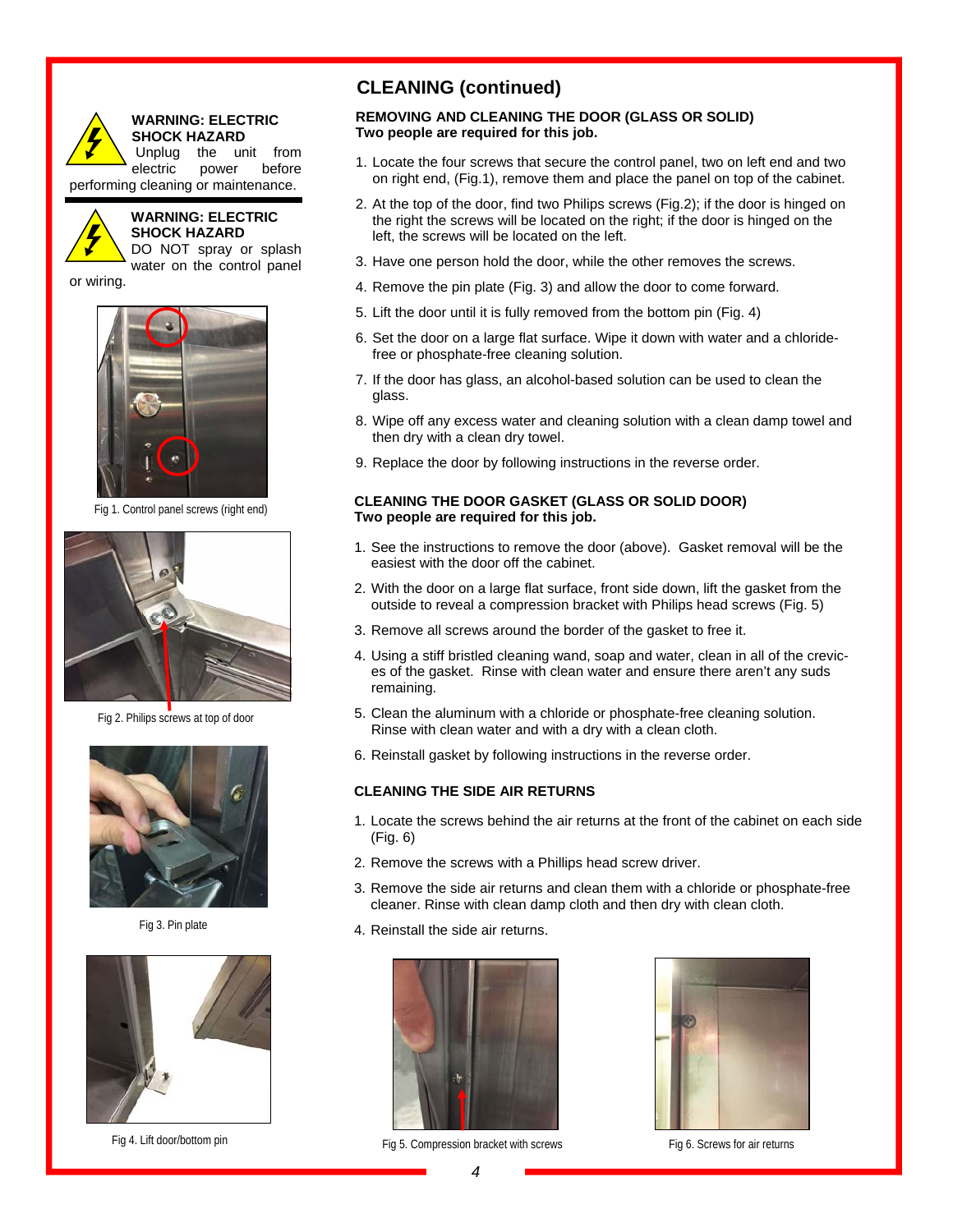# **DAILY OPERATION**







Condensation Pan (lower rear interior)

#### **RESOURCES**

1 https://www.usmef.org/guidelines-for-u-s-dry-agedbeef-for-international-markets/

² https://cooking.stackexchange.com/questions/8087/ when-curing-sausage-which-is-more-importanttemperature-or-humidity

³http://www.artisancheesemakingathome.com/ cheesemaking-ripening.html

30° to 39°F (-1° to 4°C) | 80-85% \*Settings are considered safe according to internet sources. Individuals experienced with dry-aging and curing may have

# **TOUCHSCREEN CONTROLS**



**Idle Screen**  Touch anywhere to be taken to the home screen



**Home Screen**  Main screen to access all other setting screens

Tenderchef is capable of cooling to a temperature of 30°F (-1°C). Pre-cooling time to 40°F (4°C) is approximately 30 minutes. Only product that has been chilled should be placed into the cabinet. Do not place unrefrigerated or warm product into the cabinet.

Since various products require different settings for the best curing, do not mix products. See table below for recommended settings.

This cabinet must be placed in an ambient controlled area under 80°F (27°C).

- 1. Pre-chill empty cabinet with the door closed for approximately 30 minutes. Always keep the door closed, except when actually loading or unloading the cabinet. Do not load the cabinet until the proper operating temperature has been reached.
- 2. Loops are located at the top for hanging products. Racks below are for additional products. Load hanging products first.
- **3. Keep door closed at all times, unless loading or unloading product.**

#### **Remember: the unit must be at proper temperature before the door is opened and product is placed in the cabinet.**

#### **The cabinet will not lower food temperatures with the door open.**

The cabinet is equipped with condensation pan located at the bottom rear of the cabinet. This pan will provide humidity if desired. Note: when too much condensate enters the pan, there is an overflow pan in the rear. This can also be redirected to a floor drain. Check periodically to empty and clean. Cleaning instructions are on page 3.

# **RECOMMENDED SETTINGS\***

| <b>Product</b>                                                                   | <b>Temperature Range</b>  | <b>Humidity Range</b> |
|----------------------------------------------------------------------------------|---------------------------|-----------------------|
| Sub-Primal Beef Cuts (short loin,<br>prime rib, tomahawk prime rib) <sup>1</sup> | 30° to 39°F (-1° to 4°C)  | 80-85%                |
| Charcuterie                                                                      | 55° to 65°F (13° to 18°C) | 70%                   |
| Cheese                                                                           | 50° to 55°F (10° to 13°C) | 75-95%                |

their own preferences. We encourage you to research settings prior to using this product. Carter-Hoffmann assumes no liability.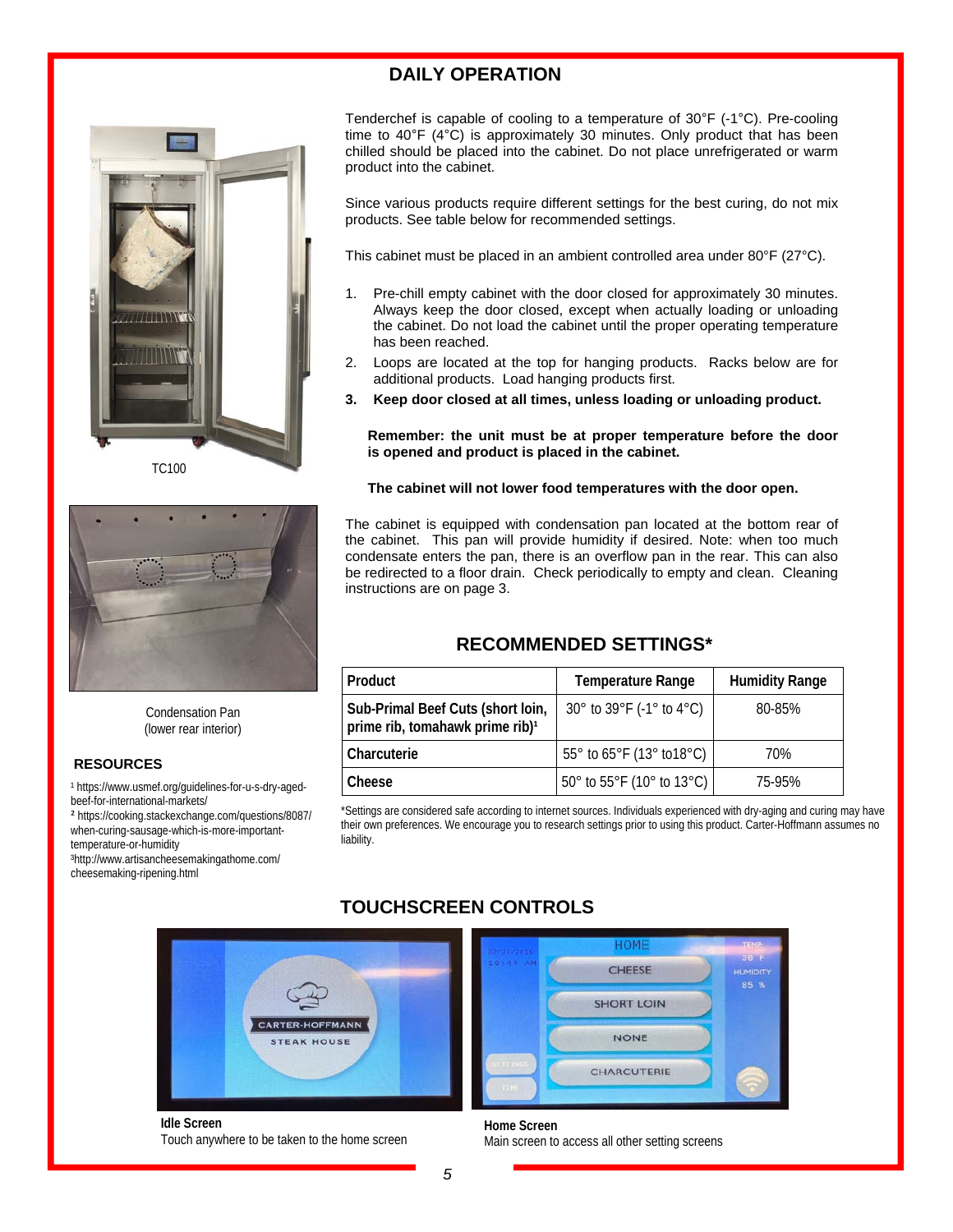#### **Home Screen**



#### **Product Selection Screen**



**Settings Screen**



# **TOUCHSCREEN CONTROLS**

- **Home Screen** From the Home Screen you can:
- $\overline{1}$ ) View the current temperature and humidity.
- Select a product and change setpoints for temperature, humidity and lighting 2
- Start a cycle 3
- Change the time and date  $\left(4\right)$

#### **View Current Temperature and Humidity**  1

 Press TEMP or HUMIDITY on the Home Screen The actual temperature or humidity will appear. The screen will automatically revert to the current settings after five seconds

#### **3** To Select a Product and Start a New Aging or Curing Cycle

- On the Home Screen select a product. You will be taken to the Product Selection Screen.
- $\overline{S}$  Select a product. The product name will change from Black to White lettering to note your selection.
- Press RESET to revert the day counter back to 000. 6
- Press START to complete your selection. 7
- On the Confirmation Screen, you will be asked if you are sure. Press  $\checkmark$  for yes and **X** for no. 8
- **To Change Setpoints for Temperature, Humidity or Lighting Cycles**
- $\frac{2}{2}$  On the Home Screen, press SETTINGS and Settings Screen will appear.
- Arrow UP or DOWN to set the temperature 11
- Arrow UP or DOWN to set the humidity 12
- There are three separate lights: two visible lights for viewing the interior (L1 on the bottom right and L2 on the upper left side of the door) and one UV light for sanitation (it is not visible). You can set the lighting for each of them at 12 hours/day, 18 hours/day, ON (24 hours/day) or OFF. Arrow UP or DOWN to set each one. You will be asked if you are sure. Press **✓** for yes and **X** for no. 13
- 14) Press  $\checkmark$  to set temperature and humidity
- **15** Press **G** to cancel changes and return to the Home Screen

#### **To Set the Date and Time**

- $\overline{4}$  On the Home Screen, press the TIME button and the Time and Date Screen will appear.
- Arrow UP or DOWN to set the time  $\circled{9}$  and  $\circled{10}$  date.
- Press DONE when you are finished. You will be asked if you are sure. Press **✓** for yes and **X** for no. 16

7

#### **Confirmation Screen**



### **Product Time and Date Screen**

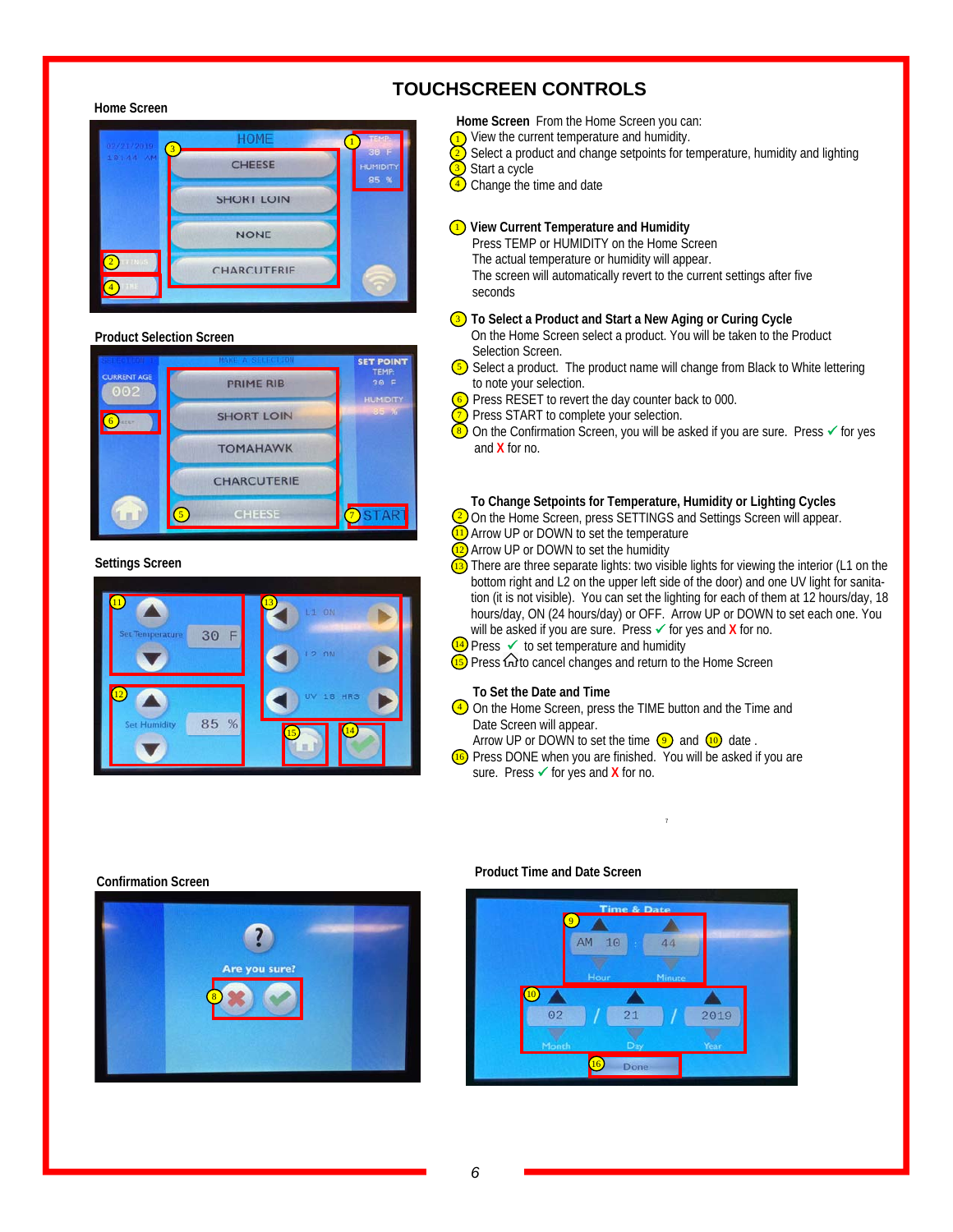# **WIRING DIAGRAM**

**TC100 Curing Cabinet 115v, 5A, 600 watts 60Hz, NEMA 5-15P Standard Electric** 

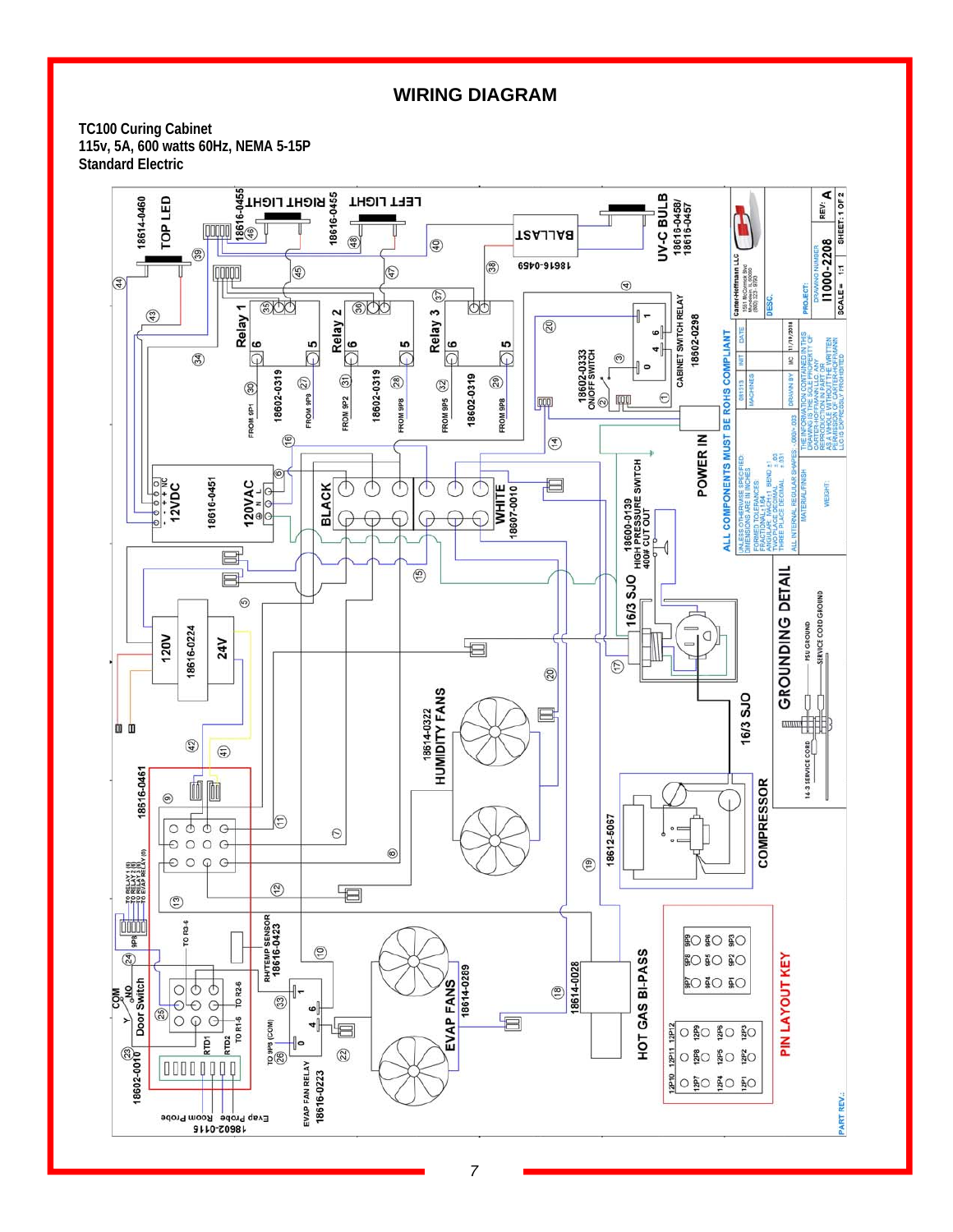# **GENERAL MAINTENANCE INSTRUCTIONS**



### **WARNING**

 Never move cabinet unless all doors are securely closed. Serious damage

to hinges and doors may result if bumped into walls, tables, or other equipment when the doors are open.

**DOORS** 

Never tip cabinet forward or open doors to drain water during or after washing. This can cause serious damage to the hinges, doors and latches.

### **DOOR ADJUSTMENT/REVERSING THE HINGES**

Your cabinet comes with spacers on the bottom hinge for door adjustment, removal or replacement. The door is field reversible.

- 1) Remove the 4 screws on the left and right ends of the control panel; lift the panel and place it on top of the cabinet
- 2) Locate the 2 screws on top of the hinge and remove them
- 3) Remove the top pin plate and brace the door as it loosens and falls forward
- 4) Lift the doo up to free it from the bottom pin
- 5) Remove the hinge brackets from the front of the cabinet
- 6) Mount the brackets on the opposite corners, i.e. if a bracket was originally on the top right, mount it on the bottom left.
- 7) Pre-mount the bottom hinge plate before mounting the door
- 8) Place the door onto the bottom hinge and latch the door
- 9) Install the top hinge pin and fasten
- 10) Adjust the door forward or back for proper gasket seal

# **REPLACEMENT PARTS**

**Factory Recommended Charge of Refrigerant:**  24 oz. R134A

| Part Number | <b>Description</b>                         |
|-------------|--------------------------------------------|
| 18602-0013  | Push button switch, #E6900A                |
| 18602-0298  | Relay, AC 100/120V                         |
| 18602-0319  | Relay, 24 DC coil, 30A, cont.              |
| 18602-0333  | Low profile, 250V/5A button switch         |
| 18606-0104  | C13 panel mount conn. socket               |
| 18606-0105  | C14 male plug                              |
| 18606-0290  | 5-15R single 125V                          |
| 18612-5067  | Condensing unit, R134A                     |
| 18614-0028  | Solenoid Valve, A3S120 1/4 120V            |
| 18614-0050  | Accumulator                                |
| 18614-0062  | Filter drier                               |
| 18614-0085  | TXV EFJ-1/4-C 2SX3 SAE30"                  |
| 18614-0289  | Evaporator coil, high efficiency, 120-230V |
| 18614-0316  | Muffin fan cord, 40"                       |
| 18614-0322  | Muffin fan, 120V                           |
| 18616-0115  | RTD, sealed, 1000 OHM                      |
| 18616-0223  | Relay, SPST-NO, 140V, 24VAC                |
| 18616-0224  | Transformer, 120/208/240, 24V40VA          |
| 18616-0423  | Temperature/RH sensor with housing         |
| 18616-0446  | USB Panel, mount to 5-pin socket           |
| 18616-0451  | Power supply, 12VDC, 120VAC                |
| 18616-0455  | LED lights, 3 array                        |
| 18616-0456  | 7" display w/ WIFI card                    |
| 18616-0457  | UV-C light bulb                            |
| 18616-0458  | UV-C bulb socket w/leads                   |
| 18616-0459  | UV-C bulb ballast                          |
| 18616-0460  | LED light 9-array                          |
| 18616-0461  | LRE2B w/733 IO Board                       |
| 18600-0139  | Press SW Refrig #400                       |
| 18603-0040  | 7" display harness                         |
| 18615-0065  | Extended end access valve                  |

**Contact factory with your model and serial number for replacement components.** 



# **WARNING**

 Use only (OEM) original equipment manufacturer replacement parts. Using unauthorized parts may cause serious injury. Replacement parts should be installed by a qualified technician.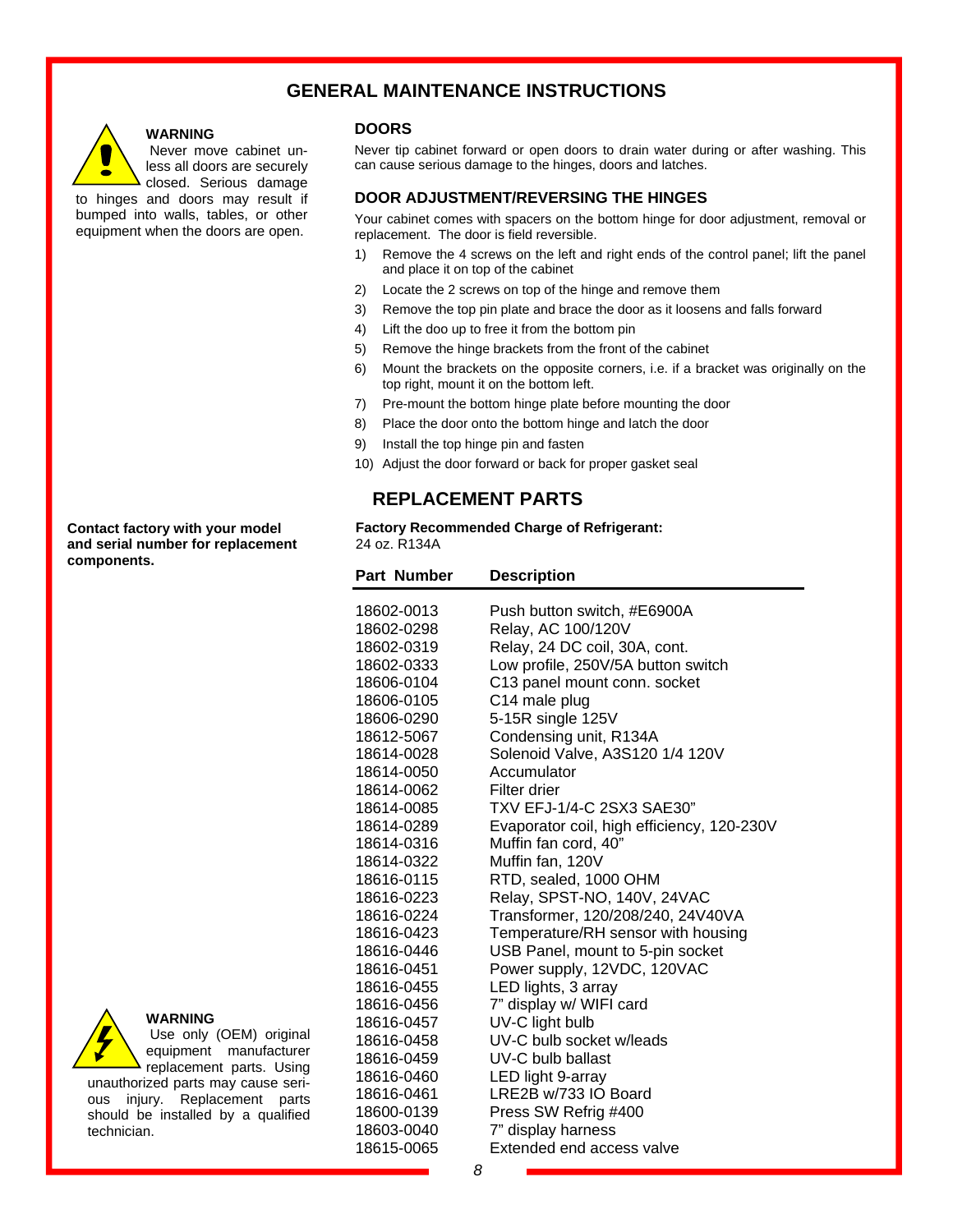# **SERVICE EXPECTATIONS**

### **SERVICE PHILOSOPHY**

#### *For almost sixty years, Carter-Hoffmann has enjoyed a reputation for manufacturing rugged, dependable foodservice equipment that permits foodservice professionals serve more food products to more people, and thus, to grow their business.*

Our goal is not only to provide the best food service equipment for the price, but also to back it up with after-sale service that is responsive fast, efficient and professional. To ensure a clear understanding of our goals, expectations, and responsibilities, we have prepared this brief document.

Carter-Hoffmann products are innovative and efficient. They are easy to use, easy to clean and easy to maintain. Although the products are quite reliable they are also designed for easy repair. We believe that a malfunction to a Carter-Hoffmann product should cause as little inconvenience to the customer as possible. Our aim is to provide "same day"/first time fix" repair service on all of our products. We are dedicated to making every aspect of our customer service the standard by which others are judged.

### **END-USER RESPONSIBILITIES**

#### **While we all strive to serve our mutual customers as well as possible that does not mean that the end-user (including his employees) does not share some responsibilities.**

1. All shipping damage must be noted on the freight bill when the shipment is received. Any freight damages must be collected from the Freight Company, NOT Carter-Hoffmann.

2. The end-user should be advised beforehand to carefully unpack and inspect all products when they are received BEFORE SIGNING THE SHIPPER'S RECEIPT OF DELIVERY.

- 3. The end-user must provide a safe, dry, level surface for the equipment to be placed upon.
- 4. The end-user must provide the proper electrical supply. All in-wall electrical modifications are to
- be completed by a licensed electrician. All building modifications are the responsibility of the end-user. 5. The end-user must operate, clean and maintain the equipment in accordance with the
- procedures described in the Operation Manual.
- 6. Carter-Hoffmann is NOT responsible for any loss of the customer's income, loss of food product, extra labor charges, or any other incidental or consequential costs as a result of the malfunction of our product.
- 7. The end-user shall allow for on-premises repair of the equipment to be completed at a mutually convenient place and time.

### **WARRANTY SERVICE**

- 1. Warranty service is to be **initiated** by authorized Carter-Hoffmann personnel only.
- 2. The service provider is **NOT** authorized to change or extend any of the terms or conditions of our warranty.
- 3. Initial freight damage is **NOT** covered by the product warranty.

### **CONFIDENTIALITY**

1. The end user and all his employees and sub-agents shall protect and keep confidential Carter-Hoffmann's proprietary designs, information, and knowledge.

2. All literature and informational materials provided by Carter-Hoffmann are to be considered confidential; they remain Carter-Hoffmann's property; and are not to be reproduced without our prior written consent.

### **SHIPPING DAMAGE CLAIM PROCEDURE**

**NOTE:** For your protection, please note that equipment in this shipment was carefully inspected and packaged by skilled personnel before leaving the factory. Upon acceptance of this shipment, the transportation company assumes full responsibility for its safe delivery.

### **IF SHIPMENT ARRIVES DAMAGED:**

- 1. **VISIBLE LOSS OR DAMAGE:** Be certain that any visible loss or damage is noted on the freight bill or express receipt, and that the note of loss or damage is signed by the delivery person.
- 2. **FILE CLAIM FOR DAMAGE IMMEDIATELY:** Regardless of the extent of the damage.
- 3. **CONCEALED LOSS OR DAMAGE:** if damage is unnoticed until the merchandise is unpacked, notify the transportation company or carrier immediately, and file "CONCEALED DAMAGE" claim with them. This should be done within ten (10) days from the date the delivery was made to you. **Be sure to retain the container for inspection**.
- 4. Carter-Hoffmann cannot assume liability for damage or loss incurred in transit. We will, however, at your request, supply you with the necessary documents to support your claim.